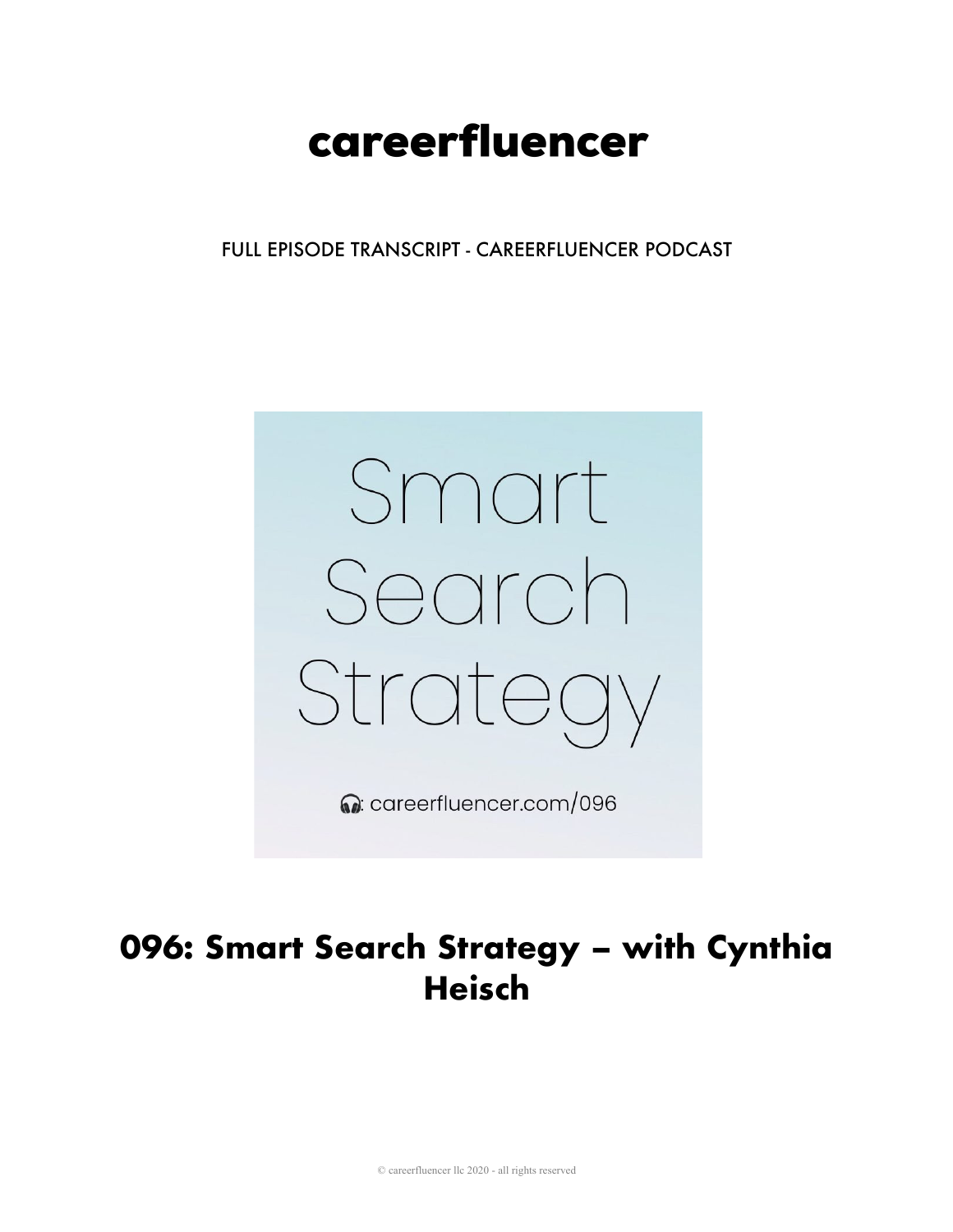Welcome to the Careerfluencer Podcast where each week we share the strategies, tools, mindset, and everything you need to build a career of your dreams. So without further ado, here we go.

If opportunities are everywhere, what are we really looking for here? This episode is going to be pure gold. Okay for the job seekers out there, which I really By the way, I'm really not a fan of that label. But anyway, smart search strategy. We're gonna dive into that. Right here.

Welcome back. Last week, we did the fun ways to find a job free workshop. So fun. And as the week's continue, I think we might continue to do some more of those. I loved it, it was fun to just kind of interact with you all. If you're not on the forward Friday email list, then make sure to sign up go to careerfluencer.com/ff - f as in Frank, or Fs, and for Friday. Careerfluencer.com/ff - Yeah, that's the link. Yeah.

And it's hilariously fun to find out how many different approaches you could take here with your search strategy, um, how many you could test out like, every time one of our students in the program reached? The third step, right? Accepting an offer on the table.

I'm like, so eager to ask. Okay, so tell us what, what's the secret? Tell us your search strategy that sealed the deal. And I think I love it so much. Because I remember when, you know, the beginning of my career, I applied to hundreds of jobs. And the struggle was real.

And in the end, landed an offer, after seeing a Facebook posts for a role I didn't even know existed, okay, by a connection I had back from college, like, who would have thunk - this was, this was not taught in any of those articles I was reading or any of the things right yet here we are, you know, the smart search strategy that I can preach from the very beginning. That worked at that point was Facebook, looking at Facebook post y'all, right?

I mean, that's why I can't help but laugh, because there are just so many ways. And so we're going to simplify that real nice and easy to help you apply it to, you know, your career and your journey. Right.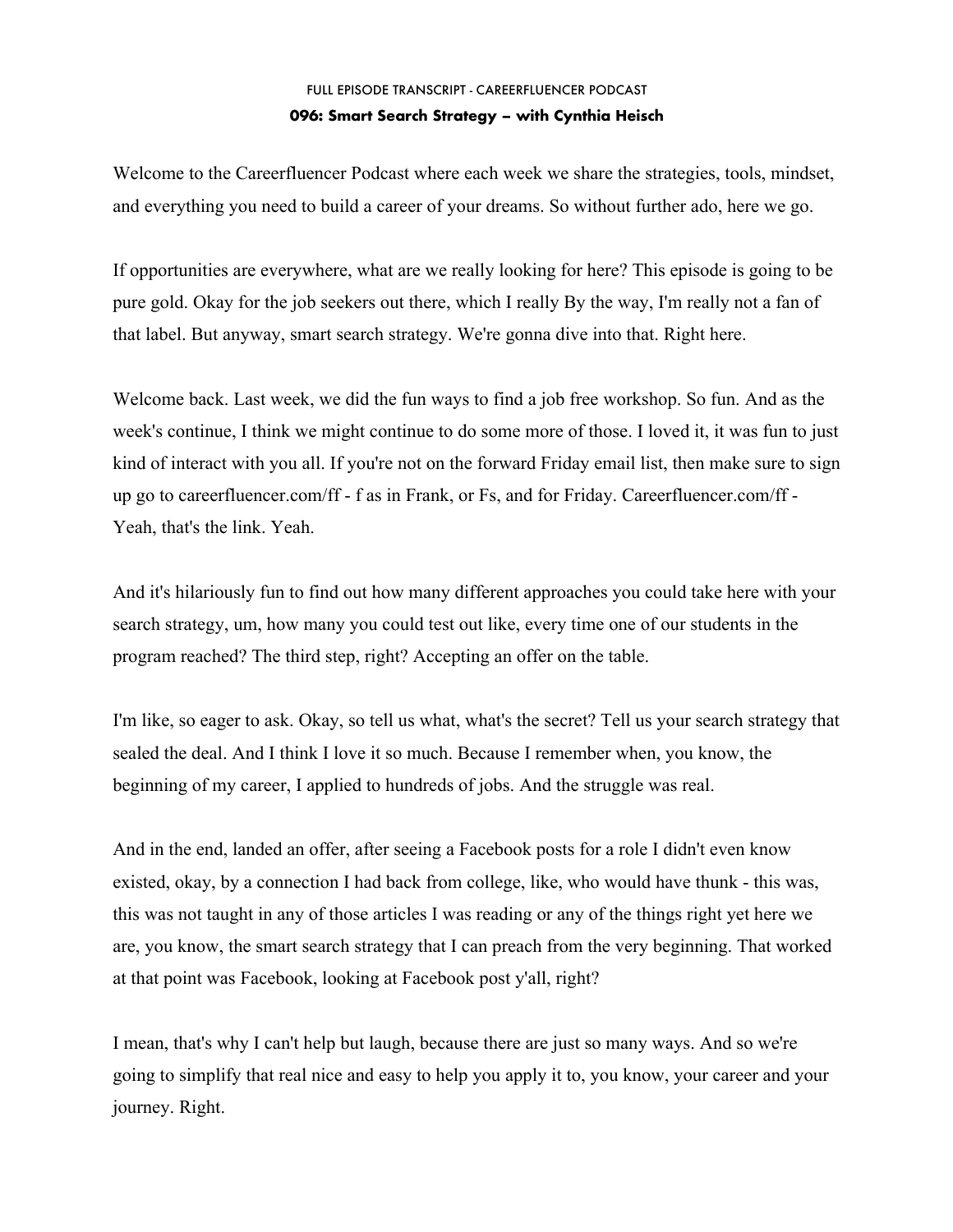So the question is, if opportunities are everywhere, what are we really looking for here? When you say I'm looking for a job? I'm trying to find a job? I'm on the job search, right? If opportunities are everywhere, what are we really looking for here in our process that we teach, right? The three steps: hit the market, tell them what you do, AKA typically an interview or a phone interview or whatnot. Number three, except offers where that falls into the process with your smart search strategy is in hitting the market.

The first step, which means you're simply trying to connect and speak to a human who could potentially hire you, okay, humans hire humans, how to go about this working smarter, not harder. Think about, why take it so seriously - right? Focus on what could go right?

Anyone who is slightly related to where you're trying to go, who you're trying to connect with or speak to, I promise if you were to go inside of a mall, especially with the holiday shopping going on, right? Maybe not as packed as it normally would be with, you know, COVID and everything going on. But if you were to go hypothetically, into a crowd and just ask every single person that walked past you, I guarantee you would come away with it with something right? Um, focus on what could go right? in any situation.

Truly, if you turn that focus to the other side of the equation, look for the potential and try give things a try test it out. Just give it a whirl. You're just, you know, seeing what might get you one step closer to speaking to a human who could potentially hire you, right? And there are so many humans on the planet, that surely eventually, sooner than later, right? The more fun you're having, the more you're doing things that feel good that you're just being yourself dread just trying See what happens taking that approach that mindset?

Okay, giving that a whirl, you know, I'm sure some hiring processes have all sorts of steps that are kind of tangled to get from on the hunt for a job to landing an offer rate, depending on your industry in your field and whatnot. But I really don't get bogged down by that don't let that stand in the way, because not all of them are like that every company is different.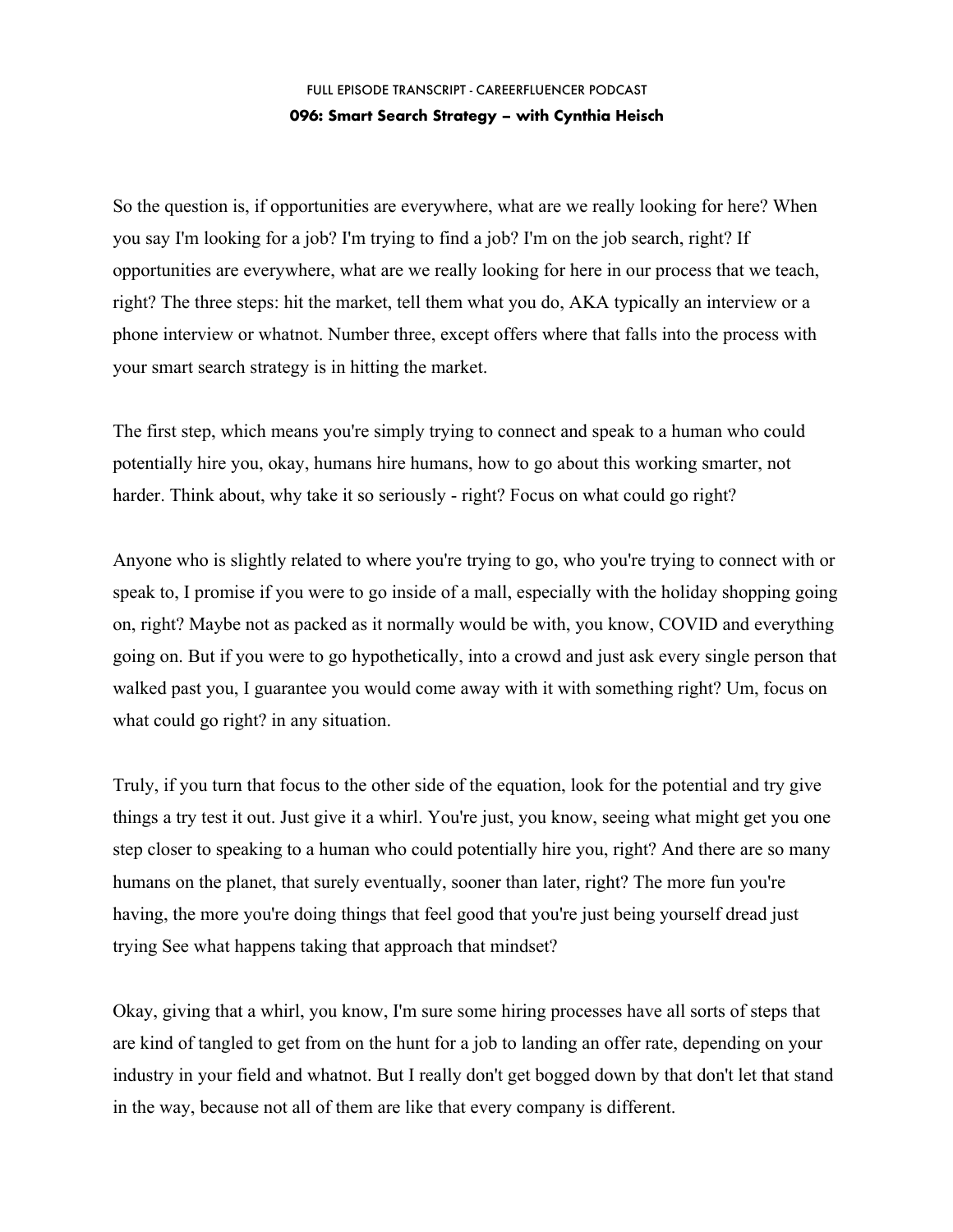And so instead to now, you know, zoom out a bit, or how can you get one step closer to speaking to a human that could potentially hire you get to that stage, you can do that stage for sure. And again, I could, I could sit here and just rattle off all of the, you know, quote hacks for hours and hours and bore you guys and myself in the process. But honestly, trust me, I honestly think that won't nearly help you as much as this simple concept.

Okay, again, getting one step closer to human who could potentially hire you, it doesn't even have to be a stranger. Right? back. You know, again, in my career, at one point, I was in a sales role. And a lot of the other colleagues on the team would solely their bread and butter was cold calling.

And I mean, I spent way longer than I'd like to admit, trying to cold call, I would sit there with a phone number dialed on my phone, staring at the you know, call button, and I just couldn't bring myself to do it. I don't know what it was. It just wasn't happening, right? And I was like, something's gotta give, um, don't they don't they say like, the definition of insanity is doing the same thing over and over and expecting a different result.

I really felt like I think I'm going insane. I cannot cold call. Everybody else seems to be able to do it this way. And let me get creative here. And that's when I tried other routes. How can I speak to humans? That's all I'm trying to doing. Right? So I went to meet people in person, I went to networking events, I just tried things.

Besides that, that I knew had the potential to get me one step closer, right? It's not that it exactly would lead to a sale or, you know, not that I knew it would work. I didn't, right. But being open to consider and just tried something different than you've done before, test the waters and loosen up a bit, right? Because there is no one right way to do your job search, there is no one right way to land an offer.